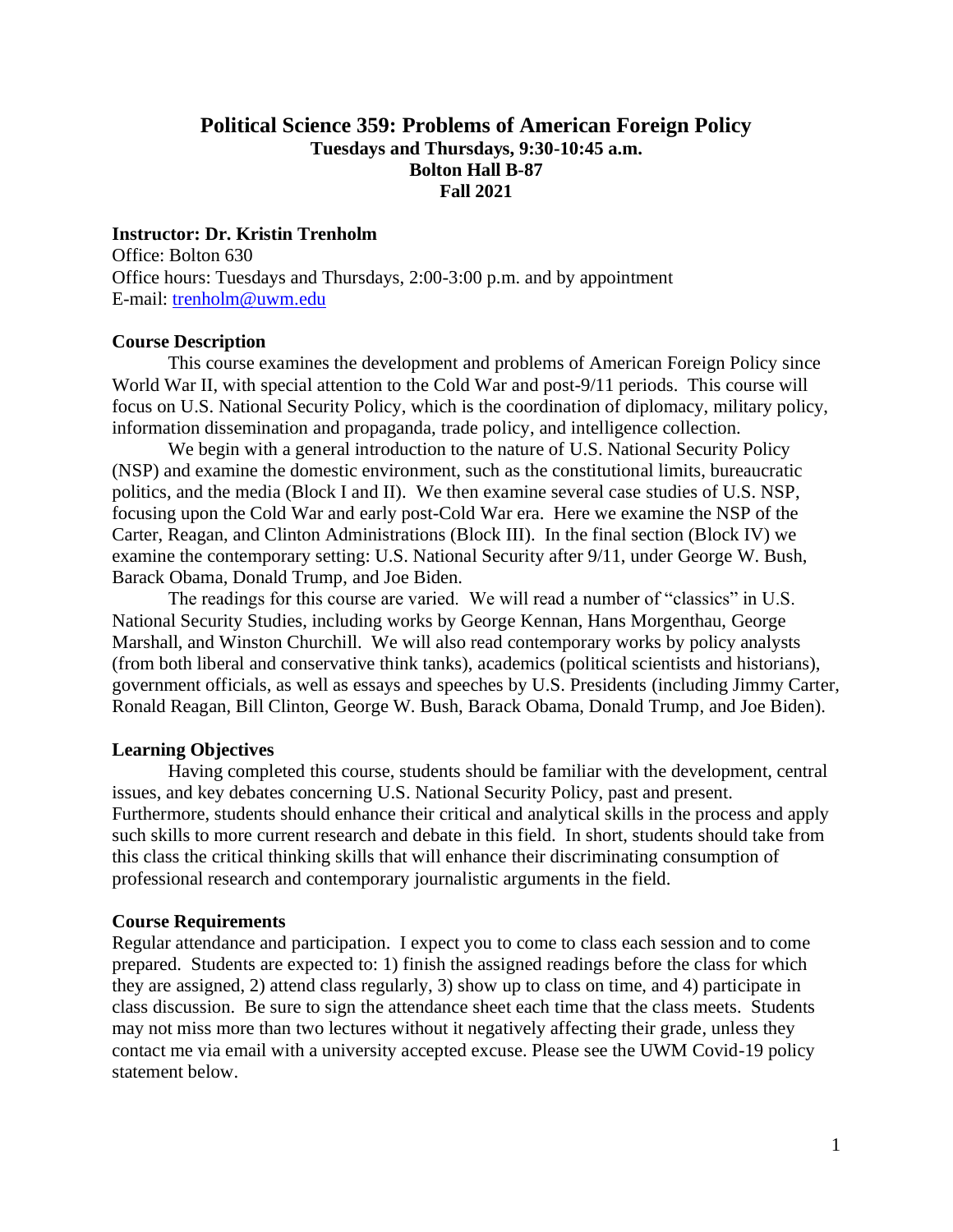Preparation. In assessing the various authors' works, students should be able to answer the following questions: 1) What does the author seek to explain? 2) What evidence does the author offer in support of the argument? 3) What are the key concepts? 4) From what theoretical perspective does each argument originate? 5) Are there counterarguments that can be made? 6) What do you make of the author's argument overall? For this three-credit course, students are expected to devote six hours per week reading, studying, and working on assignments.

#### **Grades**

Grades will be based on the best two of three short quizzes (worth 8.33% each), participation and attendance (8.34%), one midterm exam (worth 35%), and one final exam (worth 40%). Interested students may choose to write one six-page final analytical essay from a list of essays of my choosing. In which case, the final analytical essay is worth 20% and the final exam is worth 20% of the grade.

Each student must present on two class discussion questions and provide written commentary on one other. When assigned the role of providing written commentary (i.e., sitting in the "hot seat") students are expected to participate in the discussion and will be called upon, if they do not volunteer. Students presenting (or providing commentary) in a given week should talk to me on Thursday after class the week before, in order to agree on what will be debated or discussed. Each student will prepare their own talking points and these presentation notes are due after class on the day that the presentation is made. Students providing commentary will also submit their notes after class discussion.

 There will be no make-up quizzes, although one quiz may be dropped. No make-up midterm or final exams will be given without a medical or university excuse. Students must produce the appropriate documentation stating why they were not able to be in class at the exact time of the exam. If you have a problem or miss an exam, please contact me immediately (beforehand if possible).

*If you miss the midterm exam without giving me prior notice, you MUST contact me within 24 hours of that exam, or you will not be allowed to take a make-up exam under any circumstances.* For additional information about UWM University policies see http://www.uwm.edu/Dept/SecU/SyllabusLinks.pdf. This web site contains a list of University policies regarding such issues as incompletes, grade appeal procedures, and University policy governing academic misconduct, among other things.

The midterm exam will be given during the regular class period during the  $7<sup>th</sup>$  week of class (**Thursday, October 14, 2021**). The final exam is on **Thursday, December 16, 2021, 7:30-9:30 p.m**. The optional six-page analytical essay is due on **Tuesday, December 7, 2021.** It is due at the beginning of class. *I do not accept late analytical essay papers without a documented University accepted reason.*

Students with special needs are responsible for making their needs known in the first two weeks of the semester, especially if accommodations are needed to meet any of the requirements of this course.

### **UWM Fall 2021 Covid-19 Statement**

**Panther Community Health and Safety Standards:** UWM has implemented reasonable health and safety protocols, taking into account recommendations by local, state and national public health authorities, in response to the COVID-19 pandemic. As a member of our campus community, you are expected to abide by the Panther Interim COVID-Related Health & Safety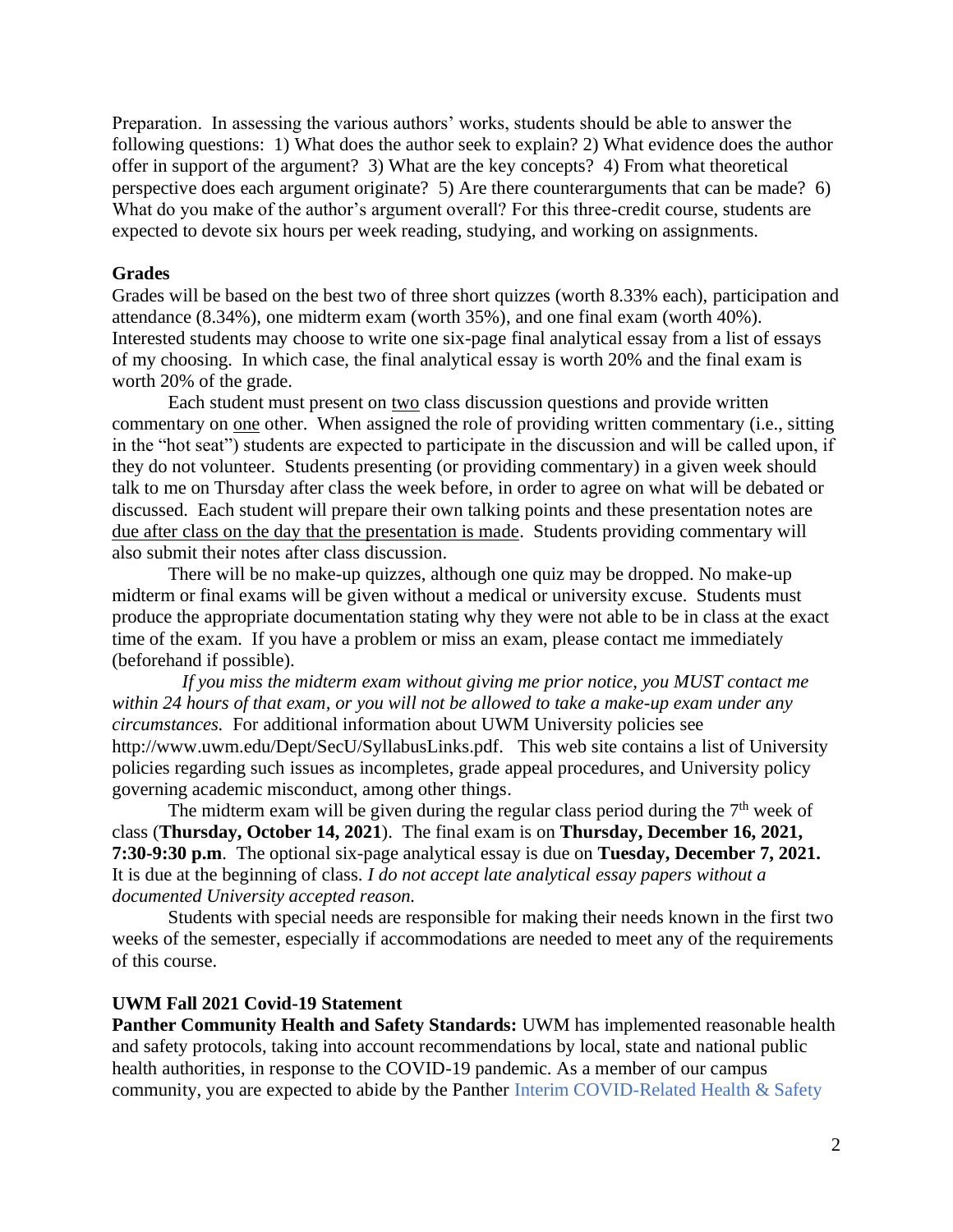Rules, which were developed in accordance with public health guidelines. These standards apply to anyone who is physically present on campus, UWM grounds, or participating in a UWMsponsored activity:

- All individuals visiting UWM facilities must wear face coverings while indoors;
- Unvaccinated students coming to campus are required to test weekly for COVID-19; and,
- You should check daily for COVID-19 symptoms and not come to campus if you are feeling sick. Additional details about student and staff expectations can be found on the UWM COVID-19 webpage.

## **Required Readings**

The required readings for the course (i.e., articles, government documents and presidential speeches) are all available on the Canvas course site.

## **Course Schedule and Reading Assignments**

The following schedule is subject to modification. Be sure to try to finish each day's readings before class.

# **Block I. The Nature of US National Security Policy (NSP)**

## **Week #1 (Thursday, 9/2): Policy Buzz Groups and Overview of the Course.**

### **Week #2 (Tuesday, 9/7): The Nature of US National Security Policy.**

- Crabb, Cecil V. 1986. "The Isolationist Heritage." From *Policymakers and Critics: Conflicting Theories of American Foreign Policy*. (pp. 3-17). Canvas.
- Morgenthau, Hans J. 1951. "The Mainsprings of American Foreign Policy." From *In Defense of the National Interest: A Critical Examination of American Foreign Policy*. (pp.18-30). Canvas.

### **Week #2 (Thursday, 9/9): The Nature of US National Security Policy Continued.**

- Ikenberry, G. John. 2000. "America's Liberal Grand Strategy: Democracy and National Security in the Post-War Era." From *American Democracy Promotion: Impulses, Strategies and Impacts.* Edited by Cox, Ikenberry, and Inogouchi. Oxford University Press. (pp.31-50). Canvas.
- Muravchik, Joshua. 1996. "The New Great Debate—Washington Versus Wilson," From *The Imperative of American Leadership: A Challenge to Neo-Isolationism.* The American Enterprise Institute. (pp. 52-64). Canvas.

### **Block II. The Domestic Setting**

### **Week #3 (Tuesday, 9/14): The Constitution and Politics of NSP I: Bureaucratic Politics.**

Hastedt, Glenn. P. 2018. "Bureaucracy," from *American Foreign Policy.* Pearson Longman. Eleventh Edition. Chapter 8 (pp.188-214). Canvas.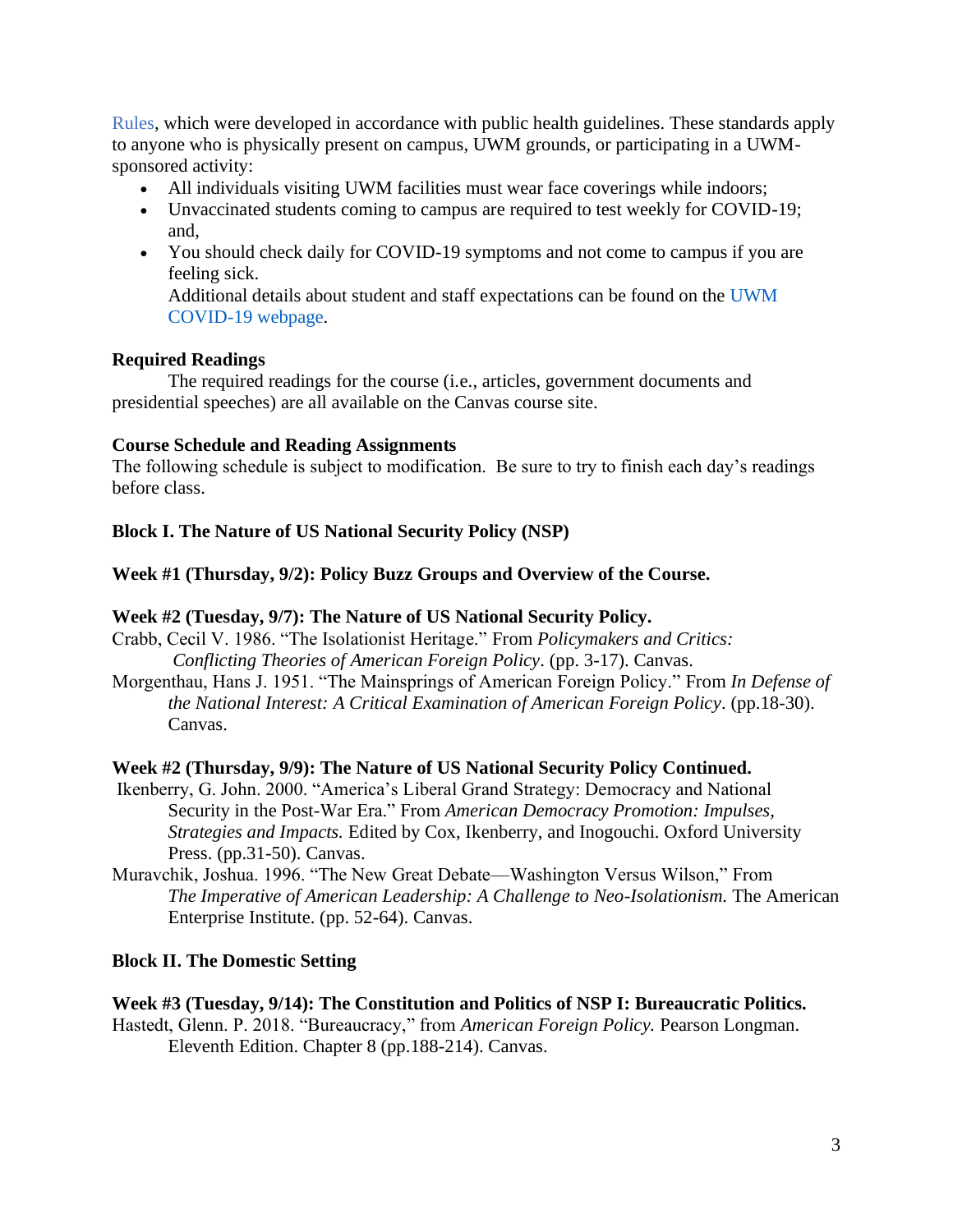Lindsay, James M. 2005. "Deference and Defiance: The Shifting Rhythms of Executive-Legislative Relations in Foreign Policy." *Presidential Studies Quarterly.* 33, No. 3. (pp. 105-117). Canvas.

The Biden-Harris Administration. Available at: < [https://www.whitehouse.gov/administration/cabinet/>](https://www.whitehouse.gov/administration/cabinet/)

James G. McGann. 2017. "Public Policy Think Tanks 2017: Top Think Tanks-US." From "2017 Global Go Think Tank Index. Pennsylvania: University of Pennsylvania. Canvas.

## **Week #3 (Thursday, 9/16): The Constitution and Politics of NSP II: Public Opinion, Pressure Groups, and the Media.**

- Strobel, Warren P. 1996. "The CNN Effect: How Much Influence does the 24-hour News Network Really Have on Foreign Policy?" *American Journalism Review*. (pp.129-137). Canvas.
- Cate, Fred H. 2002. "The CNN Effect" is Not Clear-Cut." *Humanitarian Affairs Review* Summer: 1-3. Canvas.
- Sobel, Richard. 2001. "Extending the Theory of Public Opinion in American Foreign Policy: Public Opinion as Intervention Constraint." From *The Impact of Public Opinion on U.S. Foreign Policy Since Vietnam: Constraining the Colossus*. Oxford University Press. (pp. 150-159). Canvas.
- DeRouen, Karl R. Jr. 2000. ed. *Historic Encyclopedia of the U.S. Presidential Use of Force, 1989-2000* M-Media (pp.187-193). Canvas.

# **Block III. The History of NSP**

# **Week #4 (Tuesday, 9/21): The Origins of Containment and NSP I. QUIZ #1**

- Nye, Joseph S. Jr. 2009. From *Understanding International Conflicts: An Introduction to Theory and History*. Chapter 5. The Cold War, pp.116-162. New York: Pearson Longman. Canvas.
- Kennan, George. (X) 1947. "The Sources of Soviet Conduct." *Foreign Affairs* (July). Bernell (pp. 199-213). Canvas.

### **Week #4 (Thursday, 9/23): The Origins of Containment and NSP I.**

- Marshall, George C. 1947. "Against Hunger, Poverty, Desperation and Chaos." The Harvard Speech. From *Foreign Affairs*. (May/June 1997). Canvas.
- Churchill, Winston. 1946. *Iron Curtain Speech*. Fulton, Missouri. March 5, 1946. Canvas. To listen: < [https://www.youtube.com/watch?v=lMt7zCaVOWU>](https://www.youtube.com/watch?v=lMt7zCaVOWU)
- U.S. State Department. "The Truman Doctrine, 1947." Canvas.

# **Week #5 (Tuesday, 9/28): NSP II: During the Cold War.**

- Carter, Jimmy. 1977. *University of Notre Dame-Address at Commencement Exercises at the University of Notre Dame*. May 22, 1977. (pp. 242-250). Canvas.
- Carter, Jimmy. 1980. *State of the Union Address*. Canvas.
- "The Hostages and the Casualties." *The Jimmy Carter Library and Museum*. Canvas.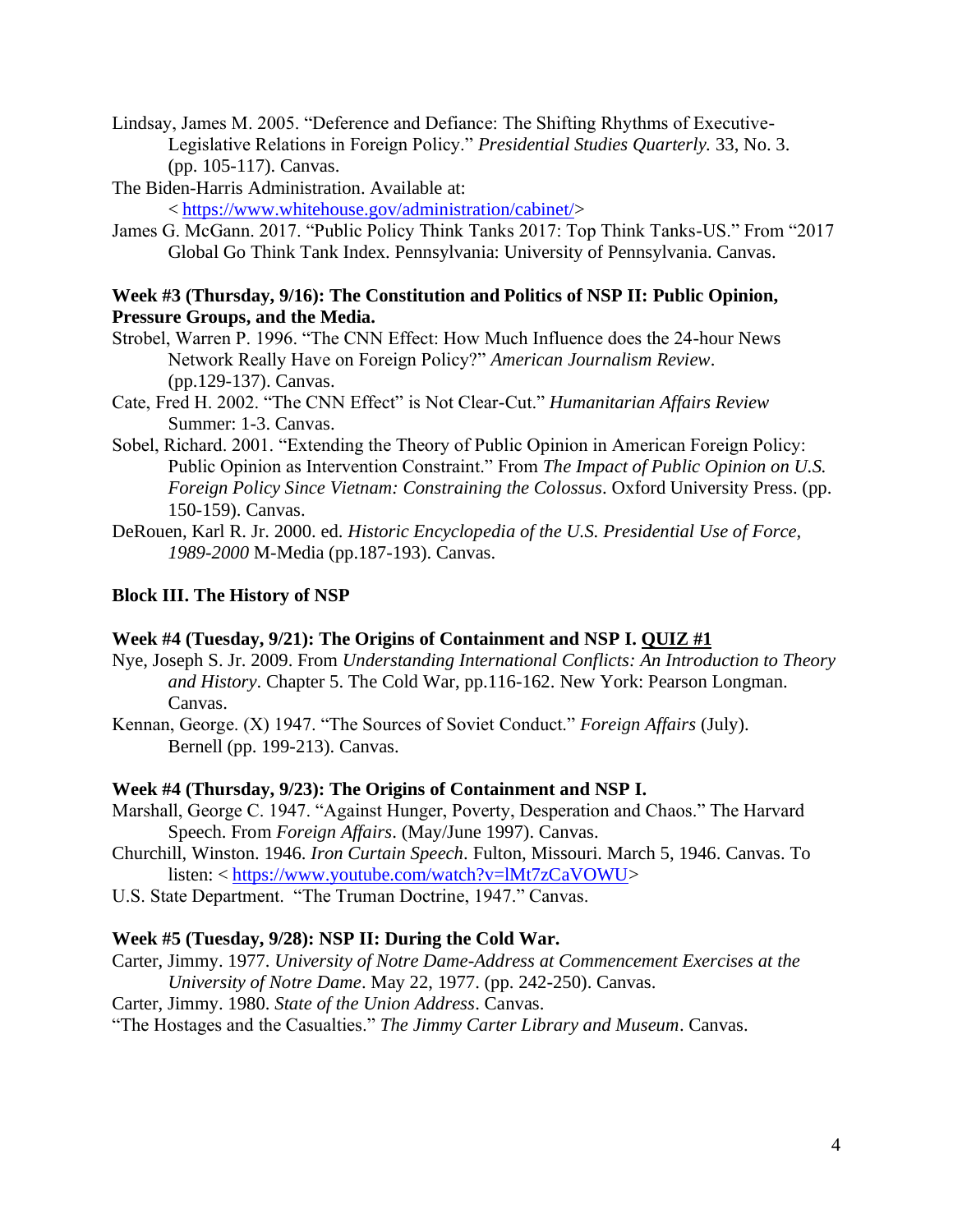### **Week #5 (Thursday, 9/30): NSP II: During the Cold War Continued. No Face-to-Face Class. Listen to lecture on Canvas.**

Kirkpatrick, Jeane J. 1979. "Dictatorship & Double Standards." *Commentary.* (November). (pp.251-266). Canvas.

Freedom House. 2018. "Freedom in the World-Nicaragua, 2018." Canvas. (Note the political rights score, civil liberties score, and the status for both Iran and Nicaragua.)

Freedom House. 2018. "Freedom in the World-Iran, 2018." Canvas.

#### **Week #6 (Tuesday, 10/5): The Beginning of the End of the Cold War.**

Reagan, Ronald W. 1982. *Address to British Parliament*. The Palace of Westminster in London. June 8, 1982. (pp. 267-275). Canvas. Also available at: [<http://www.historyplace.com/speeches/reagan-parliament.htm](http://www.historyplace.com/speeches/reagan-parliament.htm)> To listen to the speech:  $\langle \text{https://www.voutube.com/watch?v=uCu7-Ka_ZbY} \rangle$ 

- Cannon, Lou. 1986. "Reagan-Gorbachev Summit Talks Collapse as Deadlock on Deadlock on SDI Wipes Out Other Gains." *The Washington Post.* October 13, 1986 (p. A01). Canvas.
- Reagan, Ronald W. 1987. *Remarks at the Brandenburg Gate—"Tear Down This Wall."* West Berlin, Germany. June 12, 1987. Canvas. To listen to the speech: [<https://www.youtube.com/watch?v=5MDFX-dNtsM>](https://www.youtube.com/watch?v=5MDFX-dNtsM)

#### **Week #6 (Thursday, 10/7): The End of the Cold War. Why Did the Soviet Union Collapse?**

Garthoff, Raymond L. 1994. "Retrospect and Prospect." From *The Great Transition: American-Soviet Relations and the End of the Cold War*. Brookings Institution Press. (pp. 751-757). Canvas.

Gaddis, John Lewis. 1988. "The Long Peace: Elements of Stability in the Postwar International System." From *The Long Peace: Inquiries into the History of the Cold War*. Oxford University Press. (pp. 99-142). Canvas.

### **Week #7 (Tuesday, 10/12): The End of the Cold War Continued. Why Did the Soviet Union Collapse?**

Sestanovich, Stephen. 1993. "Did the West Undo the East?" *The National Interest* (Spring) pp. 26-34. Canvas.

Reddaway, Peter. 1993. "The Role of Popular Discontent." *The National Interest* (Spring) pp.57-63. Canvas.

Kontorovich, Vladimir. 1993. "The Economic Fallacy." *The National Interest* (Spring) pp. 35-45. Canvas.

#### **Week #7 Midterm Exam: Thursday, October 14, 2021**

#### **Week #8 (Tuesday, 10/19): The Early Post-Cold War Era.**

Huntington, Samuel. 1993. "The Clash of Civilizations?" *Foreign Affairs* (Summer). Canvas.

Mearsheimer, John. 1990. "Why We Will Soon Miss the Cold War." *The Atlantic* (November). Canvas.

Krauthammer, Charles.1990. "The Unipolar Moment." *Foreign Affairs* (Winter). (pp. 313-322). Canvas.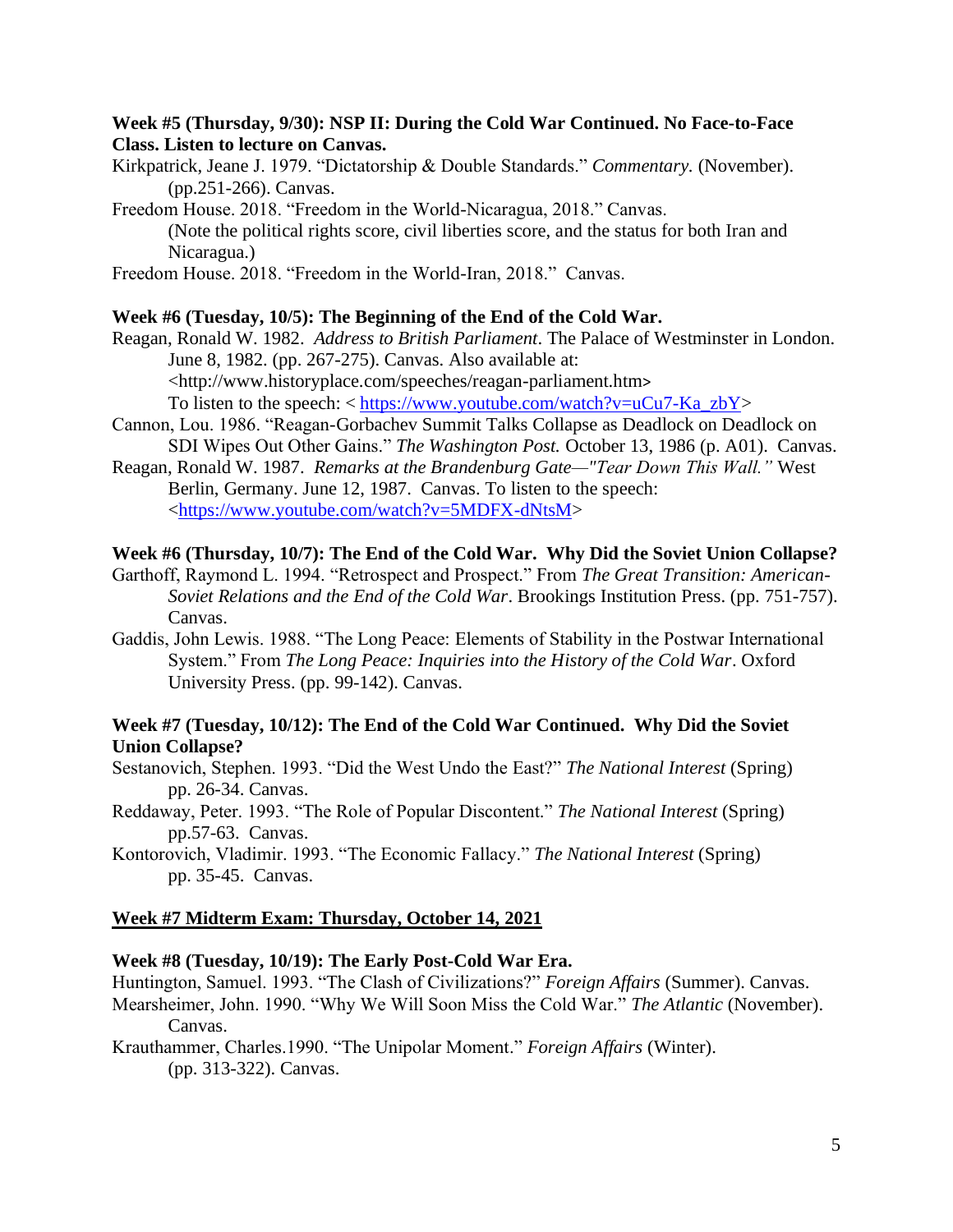#### **Week #8 (Thursday, 10/21): The Post-Cold War Era.**

- The National Security Council. 1996. "A National Security Strategy of Engagement and Enlargement." (February). pp. 329-335. Canvas.
- Clinton, William J. 1999. *Remarks at a Democratic Leadership Council Gala*. October 13, 1999. (pp. 374-378). Canvas.
- Brinkley, Douglas. 1997. "Democratic Enlargement: The Clinton Doctrine." *Foreign Policy* (March 22). pp. 335-346. Canvas.
- Dobbins, James. 2003. "Nation Building: The Inescapable Responsibility of the World's Only Superpower." *Rand Review* (Summer). pp. 357-366. Canvas.

### **Week #9 (Tuesday, 10/26): The Bosnia Case Study.**

Horowitz, Shale. 2005. "Bosnia-Herzegovina's Muslims, Croats, and Serbs." Chapter 9 (pp. 164- 185). *From Ethnic Conflict to Stillborn Reform: The Former Soviet Union and Yugoslavia*. Texas: Texas A&M University Press. Canvas.

## **Block IV. The Contemporary Setting**

### **Week #9 (Thursday, 10/28): 9/11 and George W. Bush.**

- Rice, Condoleezza. 2000. "Campaign 2000: Promoting the National Interest." *Foreign Affairs* (January/February). Canvas.
- Rice, Condoleezza. 2008. "Rethinking the National Interest: American Realism for a New World." *Foreign Affairs* (July/August). Canvas.

#### **Week #10 (Tuesday, 11/2): 9/11 Discussion and George W. Bush Continued. QUIZ #2**

- Bush, George W. 2001. *Address to a Joint Session of Congress and the American People*. United States Capital Washington, D.C. (September 20, 2001). Canvas.
- Posen, Barry R. 2001. "The Struggle against Terrorism: Grand Strategy, Strategy, and Tactics." *International Security* Vol. 26, No. 3 (Winter). Canvas.

### **Week #10 (Thursday, 11/4): The Threat of Terrorism I. No Face-to-Face Class. Listen to lecture on Canvas.**

- Bush, George W. 2002. *The National Security Strategy of the United States of America.* June 2002. Canvas.
- Bin Laden, Osama. 2004. "Speech to the American People." English Transcript of speech delivered by video tape. 2004. Canvas.

### **Week #11 (Tuesday, 11/9): The Threat of Terrorism I Continued. No Face-to-Face Class. Listen to lecture on Canvas.**

- Sageman, Marc. 2004. "Jihadi Networks of Terror." From Katharina von Knop, Heinreich Neisser, and Martin van Creveld, eds. *Countering Terrorism: History, Current Issues, and Future Threats*. Proceedings of the Second International Security Conference, Berlin, 15-17 December 2004. Canvas.
- Crenshaw, Martha. 1990. "The Strategic Logic of Terrorism." From Richard Betts ed. (2008) *Conflict After the Cold War: Arguments on the Causes of War and Peace*. (pp. 511-524). Canvas.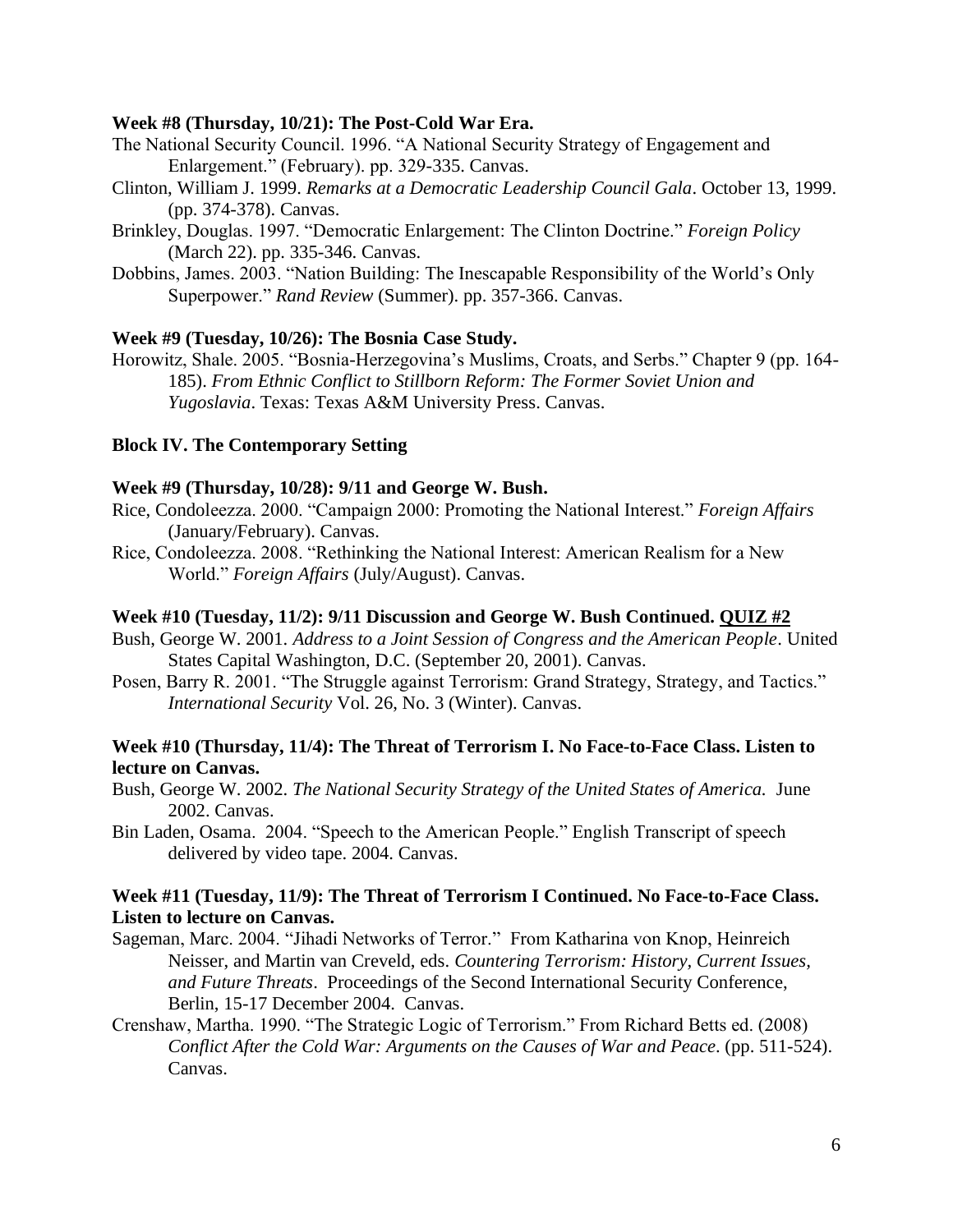### **Week #11 (Thursday, 11/11): The War in Iraq.**

- Baker, James, Hamilton, Lee, et al. (The Iraq Study Group). 2006. From "Assessment of the Current Situation in Iraq." *The Iraq Study Group Report*. The United States Institute of Peace. December. Canvas. Read pp. 1-16 and page 27 (the conclusions). Skim the other sections of the report.
- Wehner, Peter 2008. "Liberals and the Surge: Wrong from the Beginning." *Commentary* (November). Canvas.
- West, Bing. 2008. "Decency, Toughness…and No Shortcuts." *The Atlantic* (September). Canvas.
- Boot, Max. 2014. "More Small Wars: Counterinsurgency is Here to Stay." *Foreign Affairs* (November/December):5-14. Canvas.
- Sky, Emma. 2017. "Mission Still Not Accomplished in Iraq: Why the United States Should Not Leave." *Foreign Affairs* (November/December):9-15. Canvas.
- (Recommended readings regarding "Lessons Learned")
- Sky, Emma. 2011. "Iraq, From Surge to Sovereignty: Winding Down the War in Iraq." *Foreign Affairs* (March/April):117-127. Canvas.
- Betts, Richard. 2014. "Pick Your Battles: Ending America's Era of Permanent War." *Foreign Affairs* (November/December):15-24. Canvas.
- Brennan, Rick. 2014. "Withdrawal Symptoms: The Bungling of the Iraq Exit." *Foreign Affairs* (November/December):25-36. Canvas.

## **Week #12 (Tuesday, 11/16): The Threat of Terrorism Part II. Terror in Mumbai, December 2008.**

Roggio, Bill and Joscelyn, Thomas. 2008. "Pakistan's Jihad: In the War on Terror, Islamabad is Both with Us and Against Us." *The Weekly Standard* Vol. 14, Issue 13. Canvas.

- Stephens, Bret. 2008. "Let's Buy Pakistan's Nukes." *The Wall Street Journal*. Opinion page (December 16, 2008) Canvas.
- Warrick, Joby. 2009. "Nuclear Scientist A.Q. Khan is Freed from House Arrest." *The Washington Post,* February 7. Canvas.

Laufer, Michael. 2005. "A.Q. Khan Nuclear Chronology." Issue Brief from *The Carnegie Endowment for International Peace* Vol.VIII: No. 8, September 7. Canvas.

(Recommended)

Langewische, William. 2005. "The Wrath of Khan." *The Atlantic Monthly* November. Canvas.

### **Week #12 (Thursday, 11/18): Pakistan, Afghanistan, and the Debate over Counterterrorism (CT) vs. Counterinsurgency (COIN).**

- Cohen, Eliot, Crane, Conrad, Horvath, Jan and Nagl, John. 2007. "Principles, Imperatives, and Paradoxes of Counterinsurgency." From Richard Betts ed*. Conflict After the Cold War*. Fourth Edition. Pearson: 2012, pp.591-598. Canvas.
- Boot, Max. 2009. "How We Can Win in Afghanistan." *Commentary* (November). D2L.
- Murphy, Dan and Arnoldy, Ben. 2009."Is US Strategy in Afghanistan Working?" *The Christian Science Monitor,* October 4, 2009. Canvas.
- Obama, Barack. 2011. "Remarks by the President on the Way Forward in Afghanistan." *The White House*, June 22, 2011. Canvas.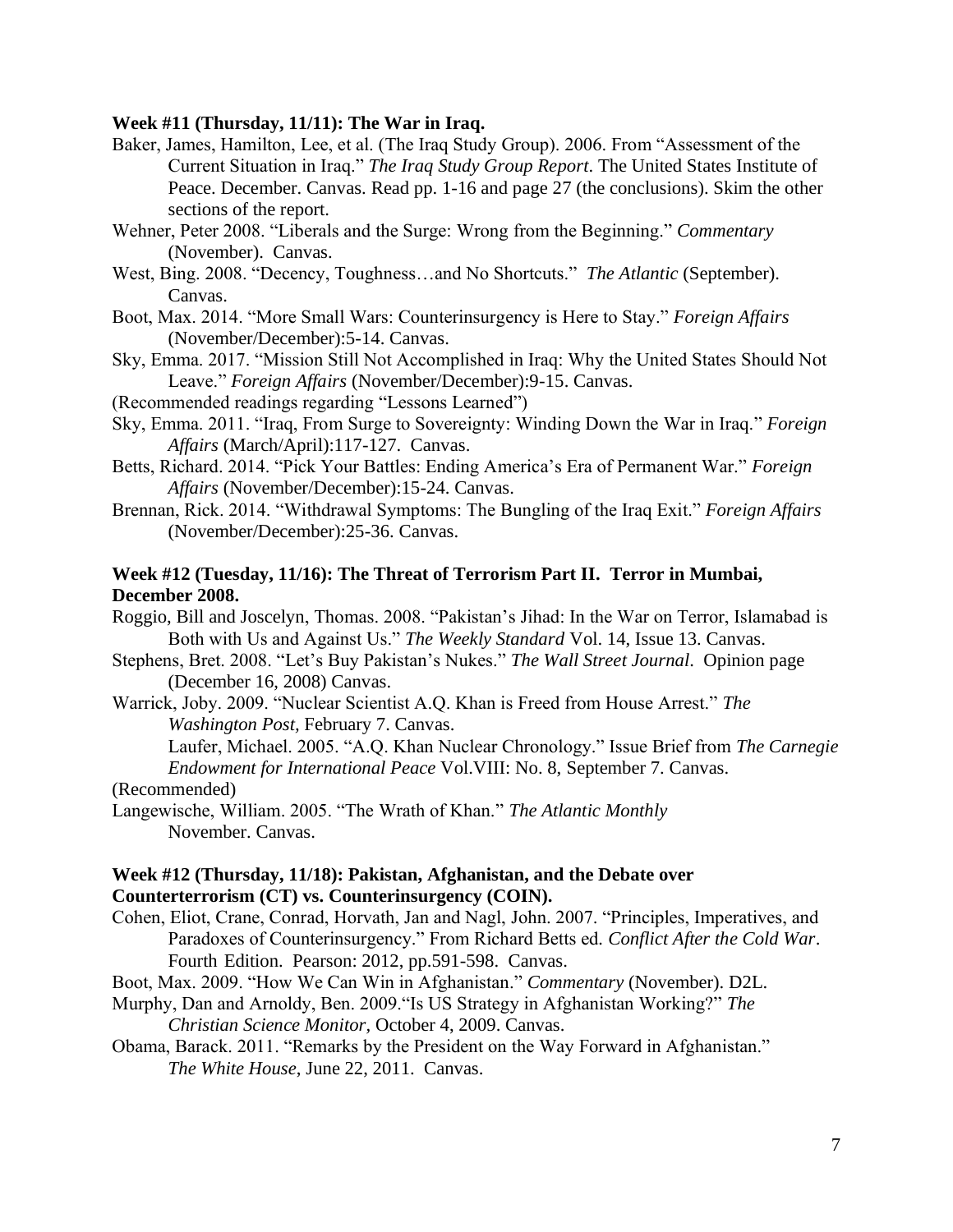### **Week #12 (Thursday, 11/18): Pakistan, Afghanistan, and the Debate over Counterterrorism (CT) vs. Counterinsurgency (COIN) Continued.**

- Obama, Barack. 2014. "Remarks by the President at the United States Military Academy Commencement Ceremony." *The White House*, May 28, 2014. Canvas.
- Sadat, Kosh and McChrystal, Stan. 2017. "Staying the Course in Afghanistan: How to Fight the Longest War." *Foreign Affairs* (November/December):2-8. Canvas.
- Biden, Joseph. 2021. "Remarks by President Biden on Afghanistan." *The White House*, August 16, 2021. Accessed August 24, 2021. Canvas or weblink: [https://www.whitehouse.gov/briefing-room/speeches-remarks/2021/08/16/remarks-by](https://www.whitehouse.gov/briefing-room/speeches-remarks/2021/08/16/remarks-by-president-biden-on-afghanistan/)[president-biden-on-afghanistan/](https://www.whitehouse.gov/briefing-room/speeches-remarks/2021/08/16/remarks-by-president-biden-on-afghanistan/)
- Biden, Joseph. 2021. "Remarks by President Biden on Evacuations in Afghanistan." *The White House*, August 20, 2021. Accessed August 24, 2021. Canvas or weblink: [https://www.whitehouse.gov/briefing-room/speeches-remarks/2021/08/20/remarks-by](https://www.whitehouse.gov/briefing-room/speeches-remarks/2021/08/20/remarks-by-president-biden-on-evacuations-in-afghanistan/)[president-biden-on-evacuations-in-afghanistan/](https://www.whitehouse.gov/briefing-room/speeches-remarks/2021/08/20/remarks-by-president-biden-on-evacuations-in-afghanistan/)
- Pelosi, Nancy, 2021. "Pelosi Statement on Afghanistan." Speaker Nancy Pelosi. Accessed on August 24, 2021. Canvas or weblink: <https://www.speaker.gov/newsroom/81421-Afghanistan&body>
- Stephens, Bret. 2021. "Bret Stephens: The disaster in Afghanistan will follow us home: Biden owns the moment. He also owns the consequences. We should begin to anticipate them now." *The Salt Lake Tribune*, August 16, 2021. Canvas.
- O'Hanlon, Michael. 2021. "After Afghanistan, where next Biden must show Resoluteness. *The Hill*, August 18, 2021. Canvas

Recommended:

Staniland, Paul. 2011. "Caught in the Muddle: America's Pakistan Strategy." *The Washington Quarterly* (Winter) pp. 133-147. Canvas.

Useful website: <http:/[/www.longwarjournal.org](http://www.longwarjournal.org/)>

## **Week #13 (Tuesday, 11/23): Barack Obama and Intelligence Collection: "Enhanced Interrogation" or "Torture?"**

Obama, Barack. 2007. "Renewing American Leadership." *Foreign Affairs* (July/August). Canvas.

- Wilson, Scott, and Fletcher, Michael A. 2009. "In Dueling Speeches, a National Security Debate: Obama Says Bush Set Aside Principles in Terrorism Fight." *The Washington Post,* Friday, May 22, 2009. Canvas.
- Obama, Barack. 2009 Obama. "Remarks by the President on National Security." *The White House*, May 21, 2009. Canvas.
- Cheney, Richard B. 2009. "Remarks by Richard B. Cheney." *American Enterprise Institute for Public Policy Research,* Thursday, May 21, 2009. Canvas.
- Obama, Barack. 2013. "Remarks by the President at the National Defense University." *The White House*, May 23, 2013. Canvas.

(Recommended)

Walzer, Michael. 2018. "Just and Unjust Leaks: When to Spill Secrets." *Foreign Affairs* 97:2 (March/April): 48-59. Canvas.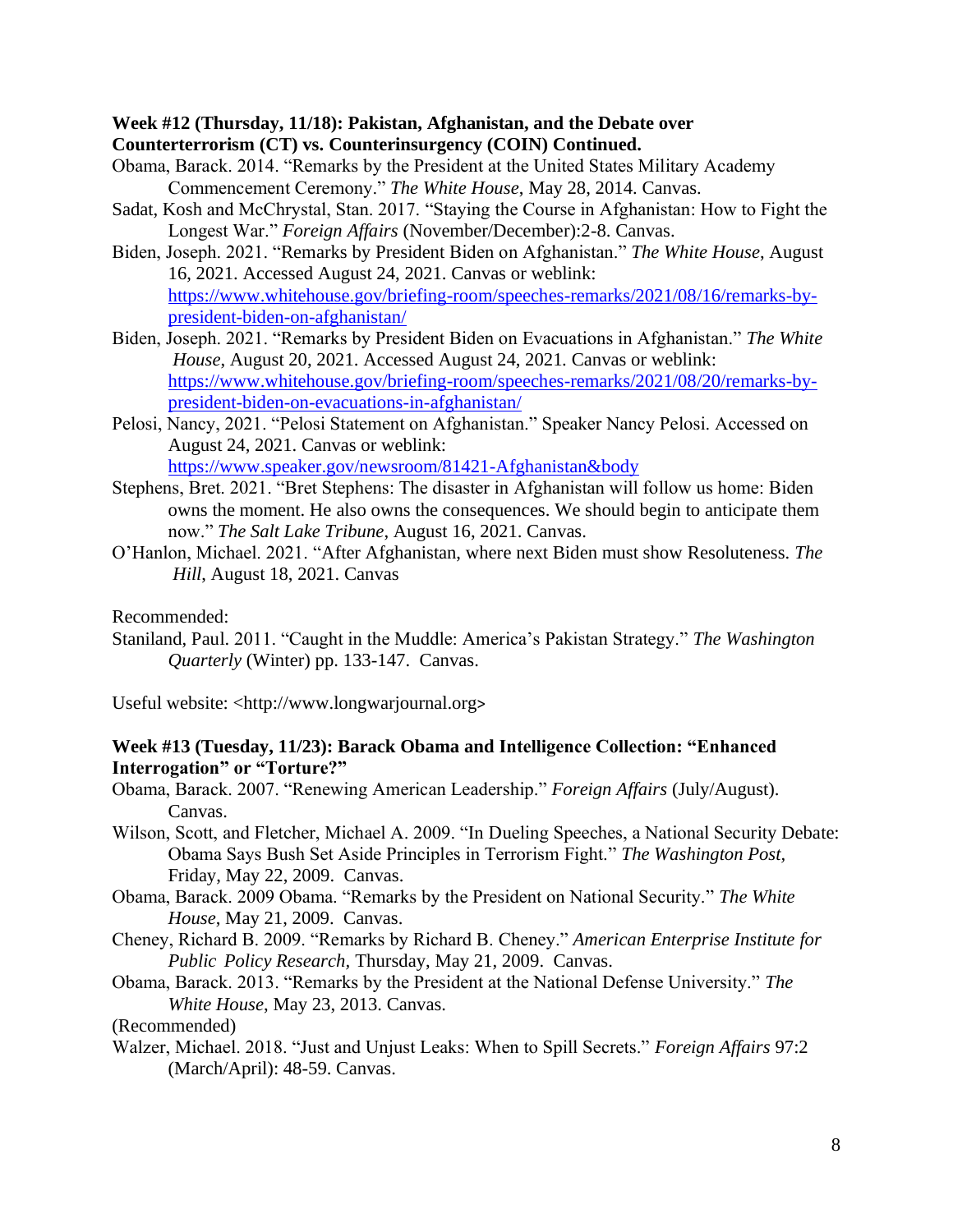### **UWM Thanksgiving Recess November 24-November 28, 2021**

#### **Week #14 (Tuesday, 11/30): Intervention in Libya. Quiz #3**

- Putnam, Robert D. 2011. "With Libya's Megalomaniac 'Philosopher-King' In a Tent in the Desert, Gadhafi Explained Why He Could Never Tolerate Any Challenge to His Supreme Will." *The Wall Street Journal,* February 26, 2011. Canvas.
- Logan, Justin. 2011. "Libya: What Now?" *The National Interest* (March 18). Canvas.
- Kerry, John. 2011. "Libya and the Just Use of American Force." (March 26, 2011). Canvas.
- Stephens, Bret. 2011. "The Libya Mission Was 'Never About Regime Change." The Weekend Interview with Robert Gates. *The Wall Street Journal*, March 27, 2011. Canvas.
- Obama, Barack. 2011. "Remarks by the President in Address to the Nation on Libya." National Defense University, Washington, D.C. *The White House*. March 28, 2011. Canvas.
- O'Hanlon, Michael. 2011. "Winning Ugly in Libya: What the United States Should Learn From Its War in Kosovo." Snapshot *Foreign Affairs* (March 30). Canvas.
- Lieberman, Joseph I. and McCain, John. 2011. "In Libya, Regime Change Should Be the Goal." Opinion. *The Wall Street Journal*, April 1. Canvas.
- Obama, Barack, Cameron, David, Sarkozy, Nicolas. 2011. "Libya's Pathway to Peace." *The New York Times*, April 14. Canvas.
- Will, George F. 2011. "The Haze of Humanitarian Imperialism." Opinion. *The Washington Post,*  April 2. Canvas.
- McGregor, Andrew. 2011. "Special Commentary on Libya: It Didn't Start This Way, But It's a War for Oil." *Jamestown Foundation*, April 18. Canvas.
- Useful website: Perry-Castaneda Library Map Collection-UT Library On-Line. (See Libya Crisis Maps) <http://www.lib.utexas.edu/maps/libya-2011.html>

#### **Week #14 (Thursday, 12/2): The Arab Spring.**

- Jones, Seth G. 2013. "The Mirage of the Arab Spring: Deal with the Region You Have, Not the Region You Want." *Foreign Affairs* (January/February):55-63. Canvas.
- Berman, Sheri. 2013. "The Promise of the Arab Spring: In Political Development, No Gain without Pain." *Foreign Affairs* (January/February):64-74. Canvas.
- Agresto, John. 2012. "Was Promoting Democracy a Mistake? Liberalism, the Arab Spring, and the Mugging of Neoconservatives." *Commentary* Vol.133:No.12: 32-37. Canvas.
- Greenwald, Abe. 2012. "A Response by Abe Greenwald." *Commentary* Vol.133:No.12: 37-38. Canvas.
- Lynch, Marc. 2018. "The New Arab Order: Power and Violence in Today's Middle East." *Foreign Affairs* 97:5 (September/October): 116-126. Canvas.

#### **Week #15 (Tuesday, 12/7): The Drone Warfare Debate. (Optional Papers Due.)**

- Anderson, Kenneth. 2013. "The Case for Drones." *Commentary* (June):14-23. Canvas.
- Byman, Daniel. 2013. "Why Drones Work: The Case for Washington's Weapon of Choice."  *Foreign Affairs* (July-August): 32-43. Canvas.
- Cronin, Audrey Kurth. 2013. "Why Drones Fail When Tactics Drive Strategy." *Foreign Affairs* (July/August):44-54. Canvas.
- Re-read Obama, Barack. 2013. "Remarks by the President at the National Defense University."